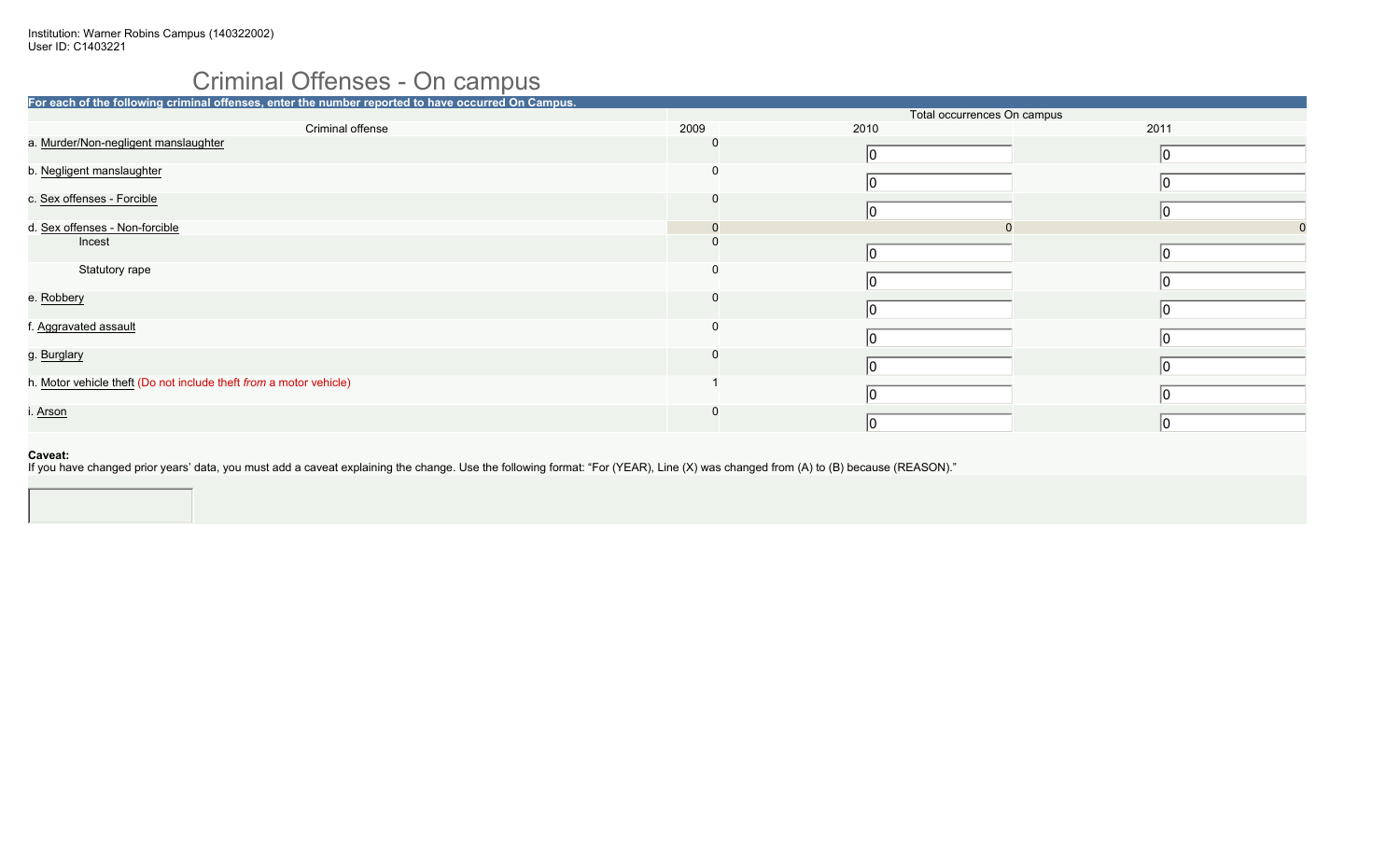# Criminal Offenses - Noncampus

| For each of the following criminal offenses, enter the number reported to have occurred in or on Noncampus buildings or property. |      |      |                                 |
|-----------------------------------------------------------------------------------------------------------------------------------|------|------|---------------------------------|
|                                                                                                                                   |      |      | Total occurrences in or on      |
|                                                                                                                                   |      |      | Noncampus buildings or property |
| Criminal offense                                                                                                                  | 2009 | 2010 | 2011                            |
| a. Murder/Non-negligent manslaughter                                                                                              |      |      | $ 0\rangle$                     |
| b. Negligent manslaughter                                                                                                         |      |      | 10                              |
| c. Sex offenses - Forcible                                                                                                        |      |      | 10                              |
| d. Sex offenses - Non-forcible                                                                                                    |      |      | $\mathbf 0$                     |
| Incest                                                                                                                            |      |      | $ 0\rangle$                     |
| Statutory rape                                                                                                                    |      |      | 10                              |
| e. Robbery                                                                                                                        |      |      | $ 0\rangle$                     |
| f. Aggravated assault                                                                                                             |      |      | 10                              |
| g. Burglary                                                                                                                       |      |      | $ 0\rangle$                     |
| h. Motor vehicle theft (Do not include theft from a motor vehicle)                                                                |      |      | 0                               |
| i. <u>Arson</u>                                                                                                                   |      |      | $ 0\rangle$                     |
| Caveat:                                                                                                                           |      |      |                                 |
|                                                                                                                                   |      |      |                                 |
|                                                                                                                                   |      |      |                                 |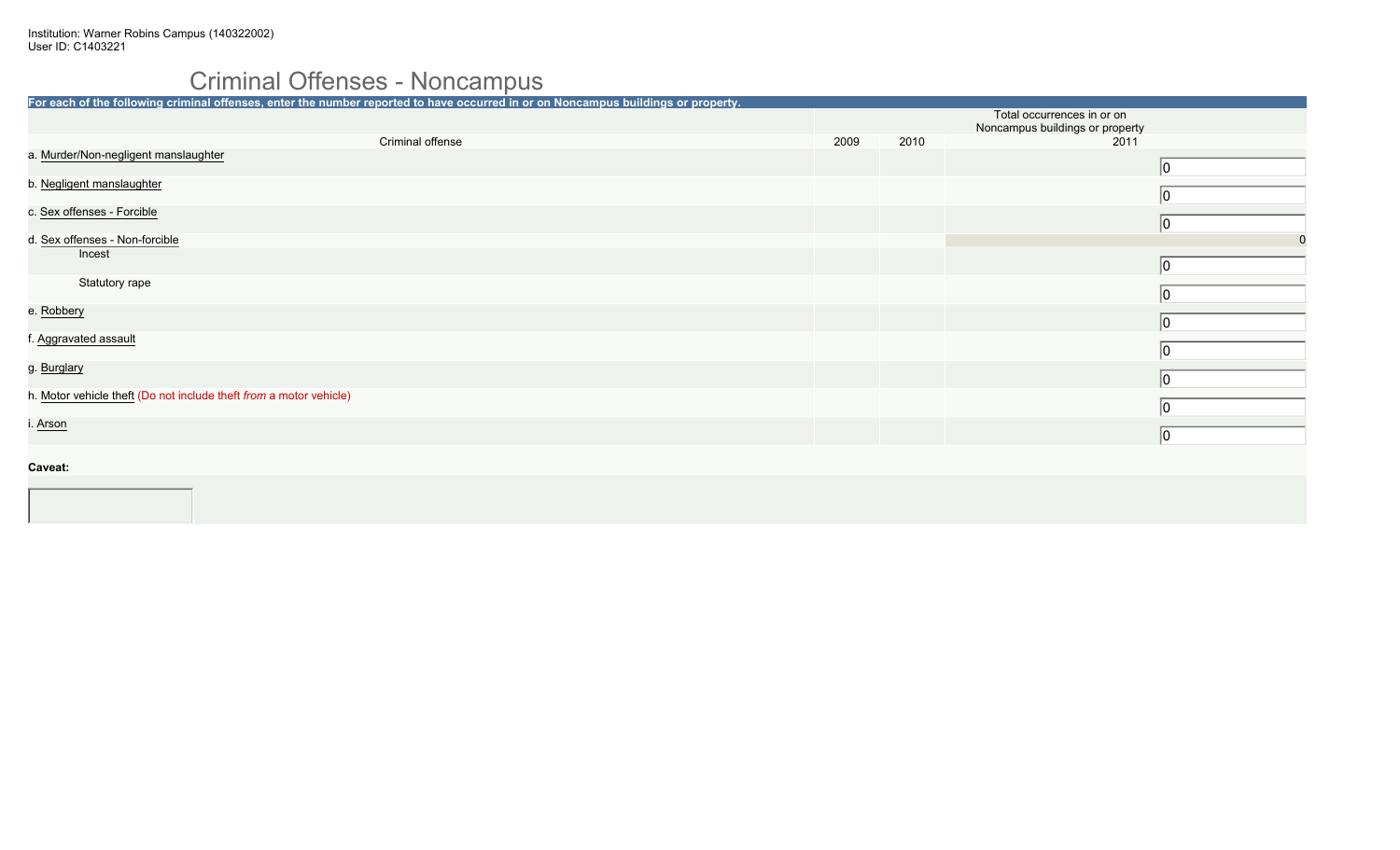# Criminal Offenses - Public Property

| For each of the following criminal offenses, enter the number reported to have occurred on Public Property. |              |      |                                      |
|-------------------------------------------------------------------------------------------------------------|--------------|------|--------------------------------------|
|                                                                                                             |              |      | Total occurrences on Public Property |
| Criminal offense                                                                                            | 2009         | 2010 | 2011                                 |
| a. Murder/Non-negligent manslaughter                                                                        | $\Omega$     |      | 10                                   |
| b. Negligent manslaughter                                                                                   |              |      |                                      |
| c. Sex offenses - Forcible                                                                                  | $\Omega$     |      |                                      |
| d. Sex offenses - Non-forcible                                                                              | $\mathbf{0}$ |      |                                      |
| Incest                                                                                                      |              |      |                                      |
| Statutory rape                                                                                              | $\Omega$     |      |                                      |
| e. Robbery                                                                                                  | $\Omega$     |      |                                      |
| f. Aggravated assault                                                                                       | $\Omega$     |      |                                      |
| g. Burglary                                                                                                 | $\Omega$     |      |                                      |
| h. Motor vehicle theft (Do not include theft from a motor vehicle)                                          | 0            |      |                                      |
| i. Arson                                                                                                    | <sup>0</sup> |      | 10                                   |
|                                                                                                             |              |      |                                      |

### **Caveat:**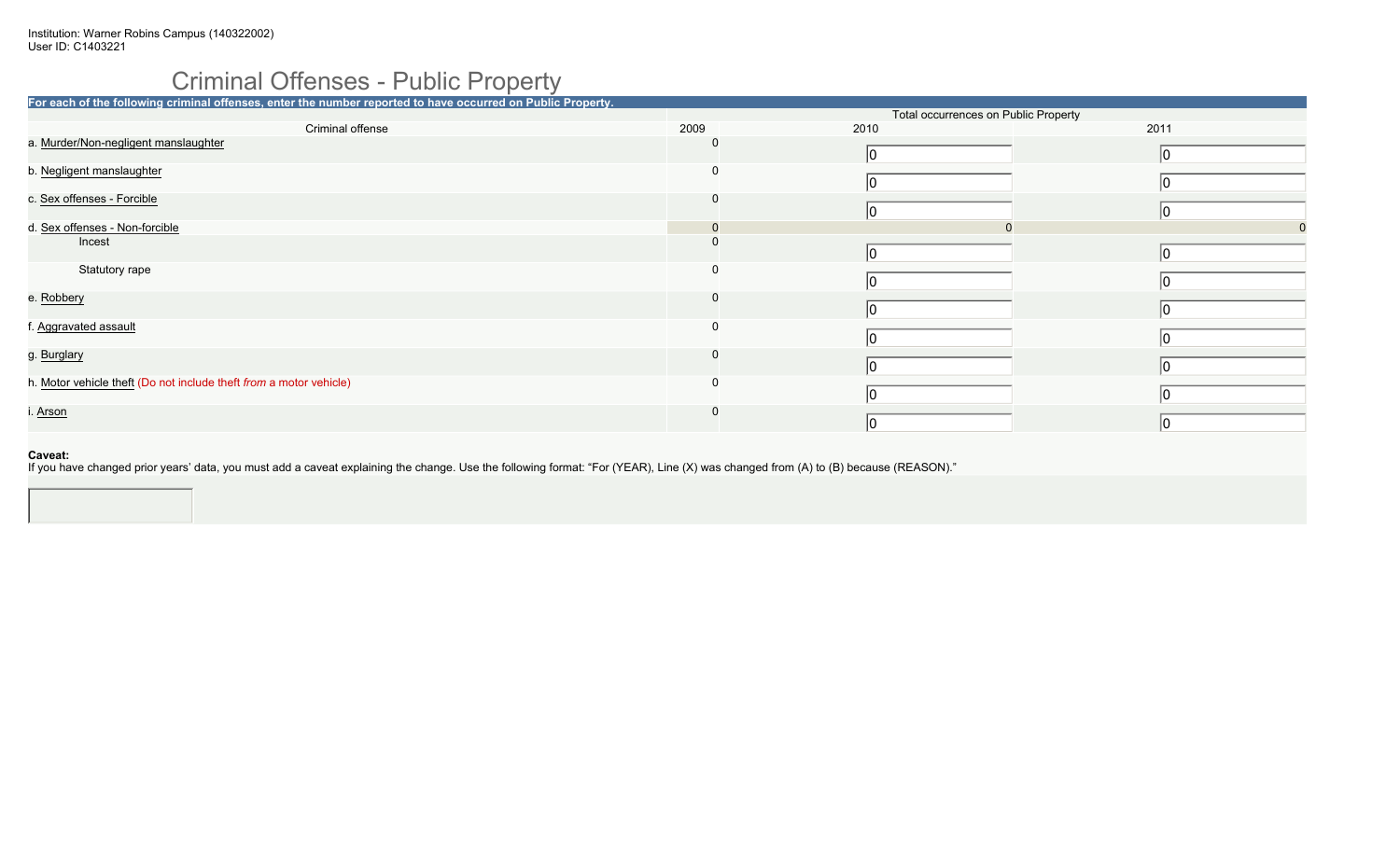### Hate Crimes - On campus

|                                                                       | For the criminal offenses listed below, first enter the total number of Hate Crimes that were reported to have occurred On campus. Then break down each total by category of bias (e.g., race, religion). |             |             |                            |                                              |             |                               |  |  |  |  |
|-----------------------------------------------------------------------|-----------------------------------------------------------------------------------------------------------------------------------------------------------------------------------------------------------|-------------|-------------|----------------------------|----------------------------------------------|-------------|-------------------------------|--|--|--|--|
| Criminal offense                                                      | 2011 Total                                                                                                                                                                                                |             |             | Occurrences of Hate crimes | Category of Bias for crimes reported in 2011 |             |                               |  |  |  |  |
|                                                                       |                                                                                                                                                                                                           | Race        | Religion    | Sexual orientation         | Gender                                       | Disability  | Ethnicity/<br>National origin |  |  |  |  |
| a. Murder/ Non-negligent manslaughter                                 | 0                                                                                                                                                                                                         | $ 0\rangle$ | $ 0\rangle$ | 10                         | 10                                           | $ 0\rangle$ | $ 0\rangle$                   |  |  |  |  |
| <b>b.</b> Negligent manslaughter                                      |                                                                                                                                                                                                           |             |             |                            |                                              |             |                               |  |  |  |  |
| c. Sex offenses - Forcible                                            | 10                                                                                                                                                                                                        | 10          | 10          | 10                         |                                              | $ 0\rangle$ | 10                            |  |  |  |  |
| d. Sex offenses - Non-forcible                                        | $\Omega$                                                                                                                                                                                                  |             |             |                            |                                              |             |                               |  |  |  |  |
| Incest                                                                |                                                                                                                                                                                                           | $ 0\rangle$ | 10          | 10                         |                                              | $ 0\rangle$ | 10                            |  |  |  |  |
| Statutory rape                                                        |                                                                                                                                                                                                           | $ 0\rangle$ | 10          | 10                         |                                              | $ 0\rangle$ | 10                            |  |  |  |  |
| e. Robbery                                                            |                                                                                                                                                                                                           | $ 0\rangle$ | 10          | 0                          |                                              | $ 0\rangle$ | $ 0\rangle$                   |  |  |  |  |
| f. Aggravated assault                                                 |                                                                                                                                                                                                           | $ 0\rangle$ | 10          | 10                         |                                              | $ 0\rangle$ | 10                            |  |  |  |  |
| g. Burglary                                                           | n                                                                                                                                                                                                         | $ 0\rangle$ | 10          | 10                         | n                                            | $ 0\rangle$ | 10                            |  |  |  |  |
| h. Motor vehicle theft<br>(Do not include theft from a motor vehicle) | $ 0\rangle$                                                                                                                                                                                               | $ 0\rangle$ | ۱n          | 10                         |                                              | $ 0\rangle$ | 10                            |  |  |  |  |
| i. Arson                                                              |                                                                                                                                                                                                           | $ 0\rangle$ | 10          | 10                         |                                              | $ 0\rangle$ | 10                            |  |  |  |  |
| j. Simple assault                                                     |                                                                                                                                                                                                           | $ 0\rangle$ | 10          | 10                         |                                              | $ 0\rangle$ | 10                            |  |  |  |  |
| k. Larceny-theft                                                      |                                                                                                                                                                                                           | $ 0\rangle$ | 10          | 10                         |                                              | $ 0\rangle$ | 10                            |  |  |  |  |
| I. Intimidation                                                       |                                                                                                                                                                                                           | 10          | 10          | 10                         |                                              | 10          | 10                            |  |  |  |  |
| m. Destruction/damage/<br>vandalism of property                       |                                                                                                                                                                                                           | $ 0\rangle$ | ۱O          | 10                         |                                              | 10          | 10                            |  |  |  |  |

|                                       |            | Occurrences of Hate crimes |          |                    |                                              |            |                               |  |  |  |
|---------------------------------------|------------|----------------------------|----------|--------------------|----------------------------------------------|------------|-------------------------------|--|--|--|
| Criminal offense                      | 2010 Total |                            |          |                    | Category of Bias for crimes reported in 2010 |            |                               |  |  |  |
|                                       |            | Race                       | Religion | Sexual orientation | Gender                                       | Disability | Ethnicity/<br>National origin |  |  |  |
| a. Murder/ Non-negligent manslaughter |            |                            |          |                    |                                              |            |                               |  |  |  |
| b. Negligent manslaughter             |            |                            |          |                    |                                              |            |                               |  |  |  |
| c. Sex offenses - Forcible            |            |                            |          |                    |                                              |            |                               |  |  |  |
| d. Sex offenses - Non-forcible        |            |                            |          |                    |                                              |            |                               |  |  |  |
| Incest                                |            |                            |          |                    |                                              |            |                               |  |  |  |
| Statutory rape                        |            |                            |          |                    |                                              |            |                               |  |  |  |
| e. Robbery                            |            |                            |          |                    |                                              |            |                               |  |  |  |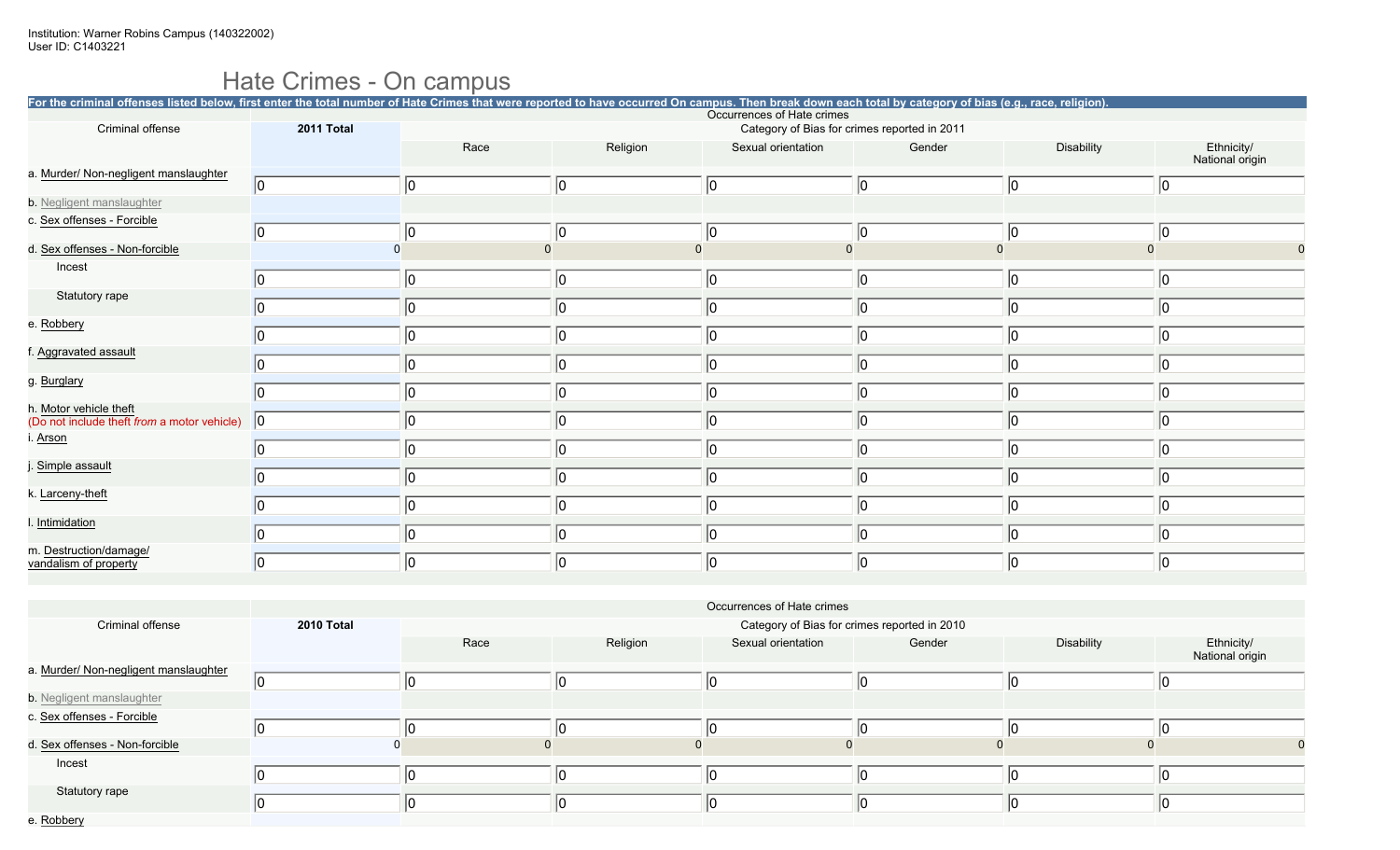| f. Aggravated assault                                                             |  |  |  |  |
|-----------------------------------------------------------------------------------|--|--|--|--|
| g. Burglary                                                                       |  |  |  |  |
| h. Motor vehicle theft<br>(Do not include theft from a motor vehicle) $\boxed{0}$ |  |  |  |  |
| i. <u>Arson</u>                                                                   |  |  |  |  |
| j. Simple assault                                                                 |  |  |  |  |
| k. Larceny-theft                                                                  |  |  |  |  |
| I. Intimidation                                                                   |  |  |  |  |
| m. Destruction/damage/<br>vandalism of property                                   |  |  |  |  |

|                                                 | Occurrences of Hate crimes |                                              |          |                    |        |             |                               |  |  |  |
|-------------------------------------------------|----------------------------|----------------------------------------------|----------|--------------------|--------|-------------|-------------------------------|--|--|--|
| Criminal offense                                | 2009 Total                 | Category of Bias for crimes reported in 2009 |          |                    |        |             |                               |  |  |  |
|                                                 |                            | Race                                         | Religion | Sexual orientation | Gender | Disability  | Ethnicity/<br>National origin |  |  |  |
| a. Murder/ Non-negligent manslaughter           |                            | $\mathbf 0$                                  | 0        | 0                  |        | 0           | $\mathbf 0$                   |  |  |  |
| b. Negligent manslaughter                       |                            |                                              |          |                    |        |             |                               |  |  |  |
| c. Sex offenses - Forcible                      |                            | $\mathbf 0$                                  | 0        |                    |        | $\mathbf 0$ | 0                             |  |  |  |
| d. Sex offenses - Non-forcible                  |                            |                                              |          |                    |        |             |                               |  |  |  |
| Incest                                          |                            | 0                                            |          |                    |        |             |                               |  |  |  |
| Statutory rape                                  |                            |                                              |          |                    |        |             | 0                             |  |  |  |
| e. Robbery                                      |                            | $\mathbf 0$                                  |          |                    |        | 0           | 0                             |  |  |  |
| f. Aggravated assault                           |                            | $\Omega$                                     |          |                    |        |             | 0                             |  |  |  |
| g. Burglary                                     |                            | $\mathbf 0$                                  |          |                    |        |             | 0                             |  |  |  |
| h. Motor vehicle theft                          |                            |                                              |          |                    |        |             | 0                             |  |  |  |
| i. Arson                                        |                            | $\mathbf 0$                                  |          |                    |        |             | $\mathbf{0}$                  |  |  |  |
| j. Simple assault                               |                            | 0                                            |          |                    |        |             | 0                             |  |  |  |
| k. Larceny-theft                                |                            | $\mathbf 0$                                  |          |                    |        |             | 0                             |  |  |  |
| I. Intimidation                                 |                            |                                              |          |                    |        |             | 0                             |  |  |  |
| m. Destruction/damage/<br>vandalism of property |                            |                                              |          |                    |        |             |                               |  |  |  |

#### **Caveat:**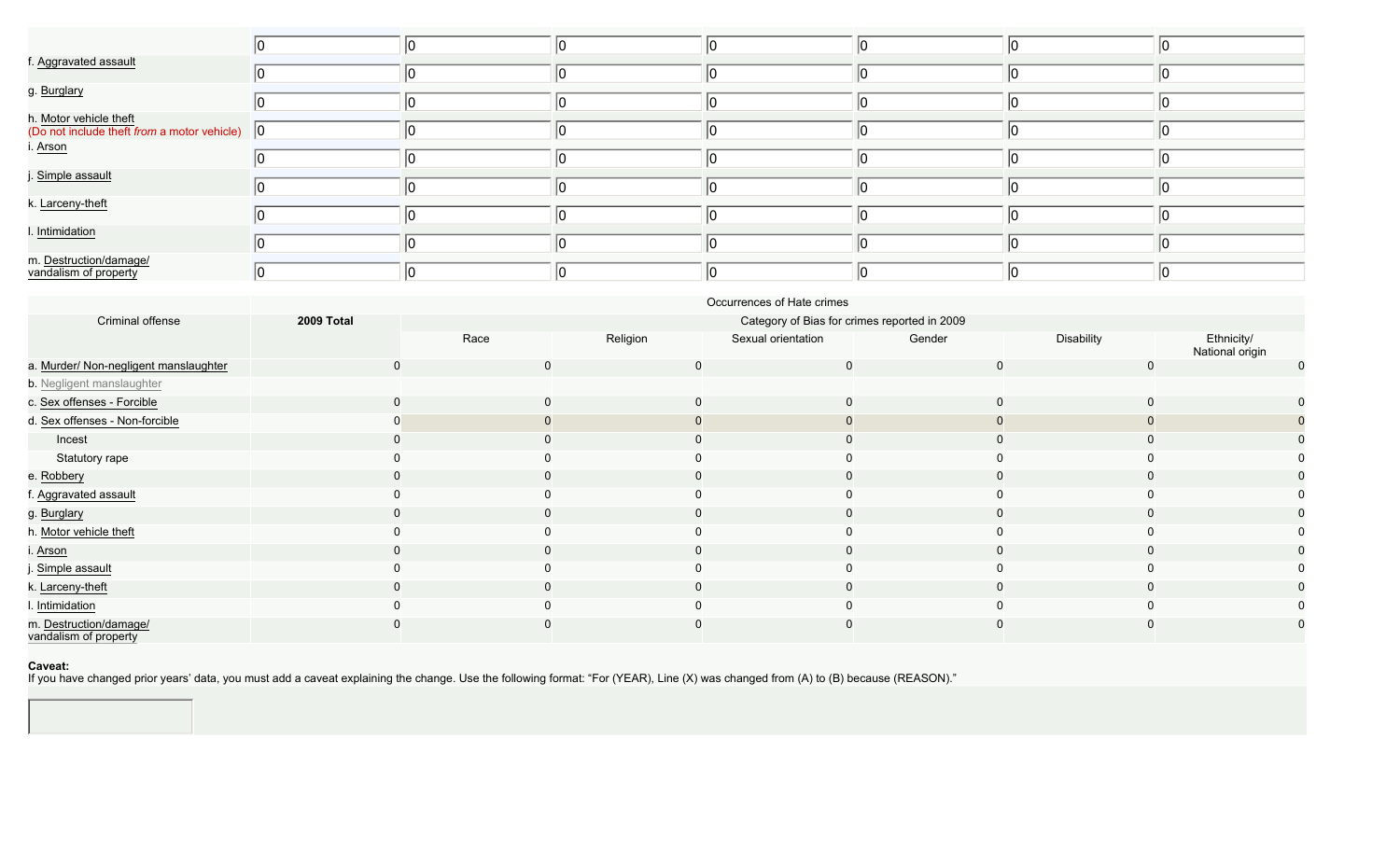# Hate Crimes - Noncampus

|                                                                          |           |               |             |                                                                            |             | For the criminal offenses listed below, first enter the total number of Hate Crimes that were reported to have occurred in or on Noncampus buildings or property. Then break down each total by category of bias (e.g., race, |             |                               |  |  |  |  |
|--------------------------------------------------------------------------|-----------|---------------|-------------|----------------------------------------------------------------------------|-------------|-------------------------------------------------------------------------------------------------------------------------------------------------------------------------------------------------------------------------------|-------------|-------------------------------|--|--|--|--|
| Criminal offense                                                         |           | Total by year |             | Occurrences of Hate crimes<br>Category of Bias for crimes reported in 2011 |             |                                                                                                                                                                                                                               |             |                               |  |  |  |  |
|                                                                          | 2009 2010 | 2011          | Race        | Religion                                                                   |             | Sexual orientation<br>Gender                                                                                                                                                                                                  | Disability  | Ethnicity/<br>National origin |  |  |  |  |
| a. Murder/Non-negligent<br>manslaughter                                  |           | 0             | $ 0\rangle$ | 10                                                                         | 10          | $ 0\rangle$                                                                                                                                                                                                                   | $ 0\rangle$ | $ 0\rangle$                   |  |  |  |  |
| b. Negligent manslaughter<br>c. Sex offenses - Forcible                  |           |               |             |                                                                            |             |                                                                                                                                                                                                                               |             |                               |  |  |  |  |
|                                                                          |           | 0             | 10          | $ 0\rangle$                                                                | 10          | $ 0\rangle$                                                                                                                                                                                                                   | $ 0\rangle$ | $ 0\rangle$                   |  |  |  |  |
| d. Sex offenses - Non-forcible                                           |           |               |             | $\mathbf{0}$                                                               |             | $\Omega$                                                                                                                                                                                                                      |             | $\Omega$                      |  |  |  |  |
| Incest                                                                   |           | 0             | $ 0\rangle$ | 10                                                                         | 10          | $ 0\rangle$                                                                                                                                                                                                                   | $ 0\rangle$ | $ 0\rangle$                   |  |  |  |  |
| Statutory rape                                                           |           | $ 0\rangle$   | $ 0\rangle$ | 10                                                                         | 10          | 10                                                                                                                                                                                                                            | 10          | $ 0\rangle$                   |  |  |  |  |
| e. Robbery                                                               |           | $ 0\rangle$   | $ 0\rangle$ | 10                                                                         | 10          | 10                                                                                                                                                                                                                            | 10          | 10                            |  |  |  |  |
| f. Aggravated assault                                                    |           | $ 0\rangle$   | 0           | 10                                                                         | 10          | 10                                                                                                                                                                                                                            | 10          | $ 0\rangle$                   |  |  |  |  |
| g. Burglary                                                              |           | 0             | $ 0\rangle$ | 10                                                                         | 10          | 10                                                                                                                                                                                                                            | $ 0\rangle$ | $ 0\rangle$                   |  |  |  |  |
| h. Motor vehicle theft<br>(Do not include theft from a<br>motor vehicle) |           | 0             | 0           | 10                                                                         | 10          | 10                                                                                                                                                                                                                            | $ 0\rangle$ | $ 0\rangle$                   |  |  |  |  |
| i. Arson                                                                 |           | 0             | $ 0\rangle$ | 10                                                                         | $ 0\rangle$ | 10                                                                                                                                                                                                                            | $ 0\rangle$ | 10                            |  |  |  |  |
| Simple assault                                                           |           | $ 0\rangle$   | 0           | 10                                                                         | 10          | 10                                                                                                                                                                                                                            | 10          | 10                            |  |  |  |  |
| k. Larceny-theft                                                         |           | 0             | $ 0\rangle$ | 10                                                                         | 10          | 10                                                                                                                                                                                                                            | $ 0\rangle$ | 0                             |  |  |  |  |
| I. Intimidation                                                          |           | 0             | 0           | 10                                                                         | 10          | 10                                                                                                                                                                                                                            | 10          | 10                            |  |  |  |  |
| m. Destruction/damage/<br>vandalism of property                          |           | 0             | $ 0\rangle$ | 0                                                                          | 10          | $ 0\rangle$                                                                                                                                                                                                                   | $ 0\rangle$ | 0                             |  |  |  |  |
| Caveat:                                                                  |           |               |             |                                                                            |             |                                                                                                                                                                                                                               |             |                               |  |  |  |  |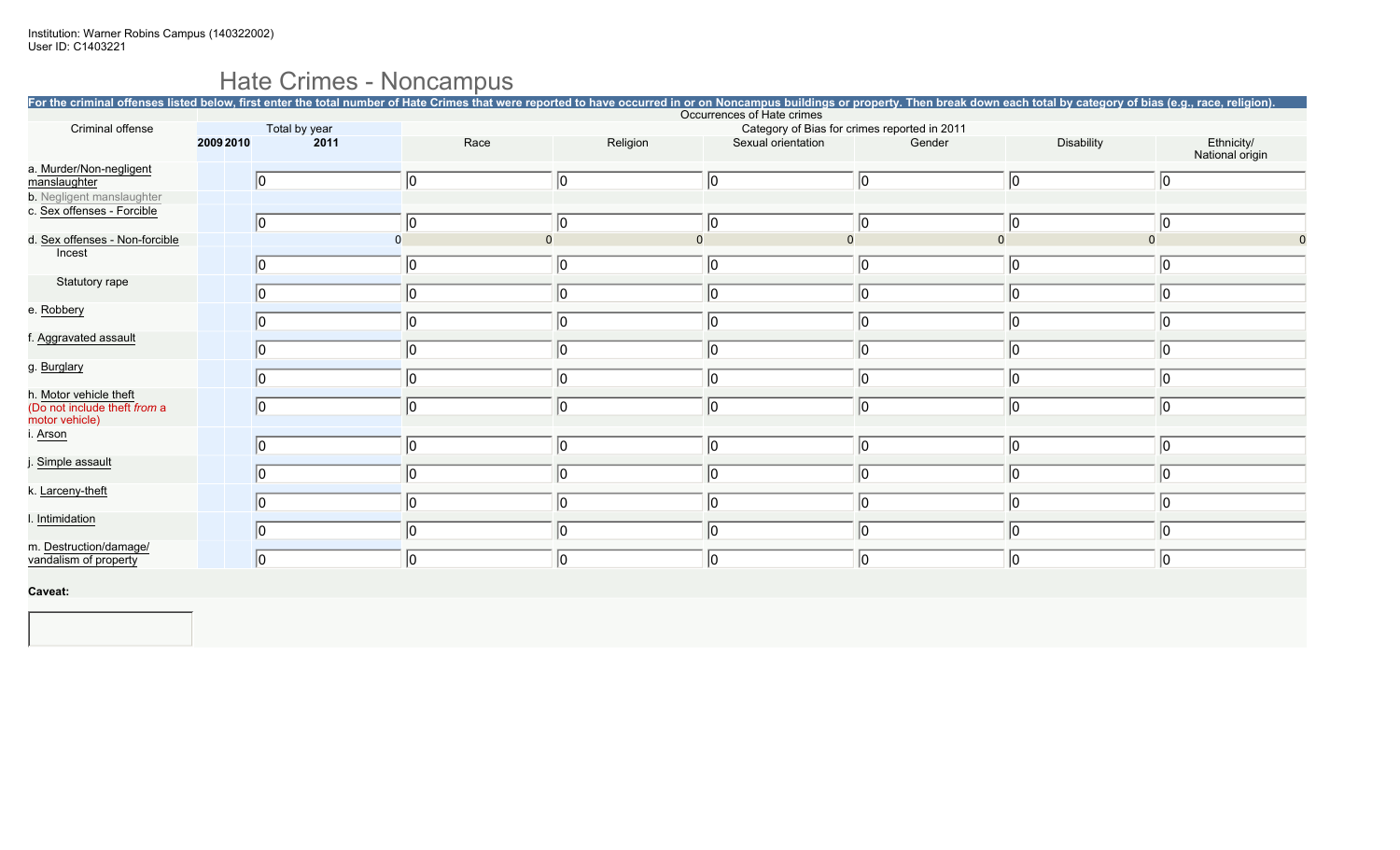## Hate Crimes - Public Property

| For the criminal offenses listed below, first enter the total number of Hate Crimes that were reported to have occurred on Public Property. Then break down each total by category of bias (e.g., race, religion). |            |          |          |                            |                                              |             |                 |  |  |  |
|--------------------------------------------------------------------------------------------------------------------------------------------------------------------------------------------------------------------|------------|----------|----------|----------------------------|----------------------------------------------|-------------|-----------------|--|--|--|
| Criminal offense                                                                                                                                                                                                   | 2011 Total |          |          | Occurrences of Hate crimes | Category of Bias for crimes reported in 2011 |             |                 |  |  |  |
|                                                                                                                                                                                                                    |            | Race     | Religion | Sexual orientation         | Gender                                       | Disability  | Ethnicity/      |  |  |  |
| a. Murder/ Non-negligent manslaughter                                                                                                                                                                              |            |          |          |                            |                                              |             | National origin |  |  |  |
|                                                                                                                                                                                                                    | 0          | 0        | 10       | 10                         | $ 0\rangle$                                  | $ 0\rangle$ | $ 0\rangle$     |  |  |  |
| <b>b.</b> Negligent manslaughter                                                                                                                                                                                   |            |          |          |                            |                                              |             |                 |  |  |  |
| c. Sex offenses - Forcible                                                                                                                                                                                         | 0          | 10       | 10       | 10                         | 10                                           | $ 0\rangle$ | 10              |  |  |  |
| d. Sex offenses - Non-forcible                                                                                                                                                                                     |            | $\Omega$ |          |                            |                                              |             |                 |  |  |  |
| Incest                                                                                                                                                                                                             |            |          |          |                            |                                              |             |                 |  |  |  |
|                                                                                                                                                                                                                    |            | 0        | 10       | 10                         | 10                                           | $ 0\rangle$ | $ 0\rangle$     |  |  |  |
| Statutory rape                                                                                                                                                                                                     | 10         | 10       | 10       | 0                          |                                              | 10          | 10              |  |  |  |
| e. Robbery                                                                                                                                                                                                         |            | 0        | 10       | 0                          |                                              | $ 0\rangle$ | 10              |  |  |  |
| f. Aggravated assault                                                                                                                                                                                              |            |          |          |                            |                                              |             |                 |  |  |  |
|                                                                                                                                                                                                                    |            | 10       | 10       | 0                          |                                              | 10          | 10              |  |  |  |
| g. Burglary                                                                                                                                                                                                        | IO.        | 10       | 10       | 10                         | ۱O                                           | 10          | 10              |  |  |  |
| h. Motor vehicle theft                                                                                                                                                                                             |            |          |          |                            |                                              |             |                 |  |  |  |
| (Do not include theft from a motor vehicle)                                                                                                                                                                        | 0          | 10       |          | O                          |                                              | l٥          | 10              |  |  |  |
| i. Arson                                                                                                                                                                                                           |            | 0        | 10       |                            |                                              | 10          | $ 0\rangle$     |  |  |  |
| Simple assault                                                                                                                                                                                                     | 10         | 0        | 10       | 0                          |                                              | $ 0\rangle$ | 10              |  |  |  |
| k. Larceny-theft                                                                                                                                                                                                   |            |          |          |                            |                                              |             |                 |  |  |  |
|                                                                                                                                                                                                                    |            | 0        | 10       | 0                          | 10                                           | $ 0\rangle$ | $ 0\rangle$     |  |  |  |
| . Intimidation                                                                                                                                                                                                     |            | 0        | 10       | 0                          |                                              | I٥          | 10              |  |  |  |
| m. Destruction/damage/<br>vandalism of property                                                                                                                                                                    |            | 0        | 10       |                            |                                              | 10          | 10              |  |  |  |

|                                        |            | Occurrences of Hate crimes |          |                    |                                              |            |                               |  |  |  |
|----------------------------------------|------------|----------------------------|----------|--------------------|----------------------------------------------|------------|-------------------------------|--|--|--|
| Criminal offense                       | 2010 Total |                            |          |                    | Category of Bias for crimes reported in 2010 |            |                               |  |  |  |
|                                        |            | Race                       | Religion | Sexual orientation | Gender                                       | Disability | Ethnicity/<br>National origin |  |  |  |
| a. Murder/ Non-negligent, manslaughter |            |                            |          |                    |                                              |            |                               |  |  |  |
| b. Negligent manslaughter              |            |                            |          |                    |                                              |            |                               |  |  |  |
| c. Sex offenses - Forcible             |            |                            |          |                    |                                              |            |                               |  |  |  |
| d. Sex offenses - Non-forcible         |            |                            |          |                    |                                              |            |                               |  |  |  |
| Incest                                 |            |                            |          |                    |                                              |            |                               |  |  |  |
| Statutory rape                         |            |                            |          |                    |                                              |            |                               |  |  |  |
| e. Robbery                             |            |                            |          |                    |                                              |            |                               |  |  |  |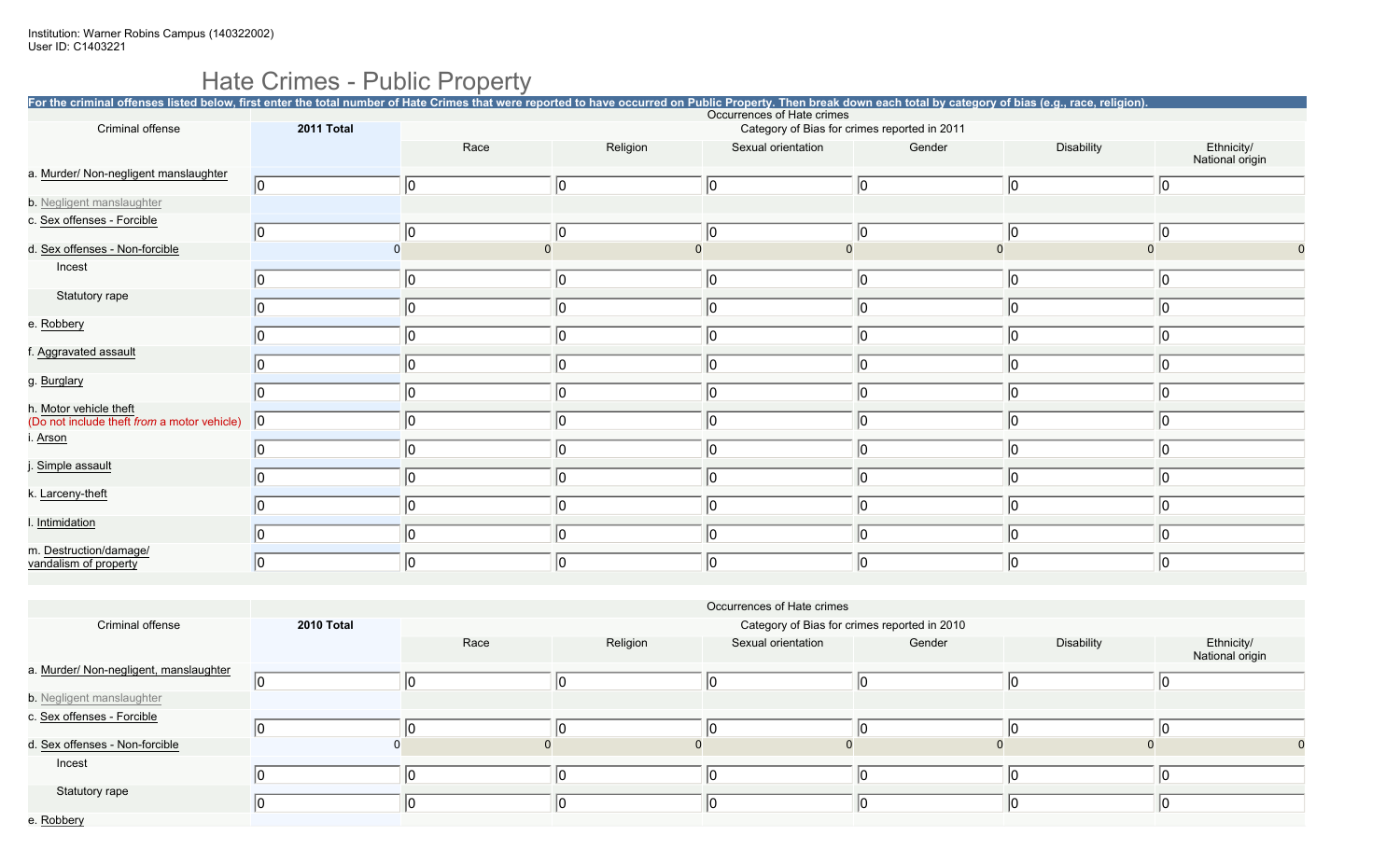| f. Aggravated assault                                                             |  |  |  |  |
|-----------------------------------------------------------------------------------|--|--|--|--|
| g. Burglary                                                                       |  |  |  |  |
| h. Motor vehicle theft<br>(Do not include theft from a motor vehicle) $\boxed{0}$ |  |  |  |  |
| i. <u>Arson</u>                                                                   |  |  |  |  |
| j. Simple assault                                                                 |  |  |  |  |
| k. Larceny-theft                                                                  |  |  |  |  |
| I. Intimidation                                                                   |  |  |  |  |
| m. Destruction/damage/<br>vandalism of property                                   |  |  |  |  |

|                                                 | Occurrences of Hate crimes |                                              |          |                    |        |             |                               |  |  |  |
|-------------------------------------------------|----------------------------|----------------------------------------------|----------|--------------------|--------|-------------|-------------------------------|--|--|--|
| Criminal offense                                | 2009 Total                 | Category of Bias for crimes reported in 2009 |          |                    |        |             |                               |  |  |  |
|                                                 |                            | Race                                         | Religion | Sexual orientation | Gender | Disability  | Ethnicity/<br>National origin |  |  |  |
| a. Murder/ Non-negligent, manslaughter          |                            | $\mathbf 0$                                  | 0        | 0                  |        | 0           | $\mathbf 0$                   |  |  |  |
| b. Negligent manslaughter                       |                            |                                              |          |                    |        |             |                               |  |  |  |
| c. Sex offenses - Forcible                      |                            | $\mathbf 0$                                  | 0        |                    |        | $\mathbf 0$ | 0                             |  |  |  |
| d. Sex offenses - Non-forcible                  |                            |                                              |          |                    |        |             |                               |  |  |  |
| Incest                                          |                            | 0                                            |          |                    |        |             |                               |  |  |  |
| Statutory rape                                  |                            |                                              |          |                    |        |             | 0                             |  |  |  |
| e. Robbery                                      |                            | $\mathbf 0$                                  |          |                    |        | 0           | 0                             |  |  |  |
| f. Aggravated assault                           |                            | $\Omega$                                     |          |                    |        |             | 0                             |  |  |  |
| g. Burglary                                     |                            | $\mathbf 0$                                  |          |                    |        |             | 0                             |  |  |  |
| h. Motor vehicle theft                          |                            |                                              |          |                    |        |             | 0                             |  |  |  |
| i. Arson                                        |                            | $\mathbf 0$                                  |          |                    |        |             | 0                             |  |  |  |
| j. Simple assault                               |                            | 0                                            |          |                    |        |             | 0                             |  |  |  |
| k. Larceny-theft                                |                            | $\mathbf 0$                                  |          |                    |        |             | 0                             |  |  |  |
| I. Intimidation                                 |                            |                                              |          |                    |        |             | 0                             |  |  |  |
| m. Destruction/damage/<br>vandalism of property |                            |                                              |          |                    |        |             |                               |  |  |  |

#### **Caveat:**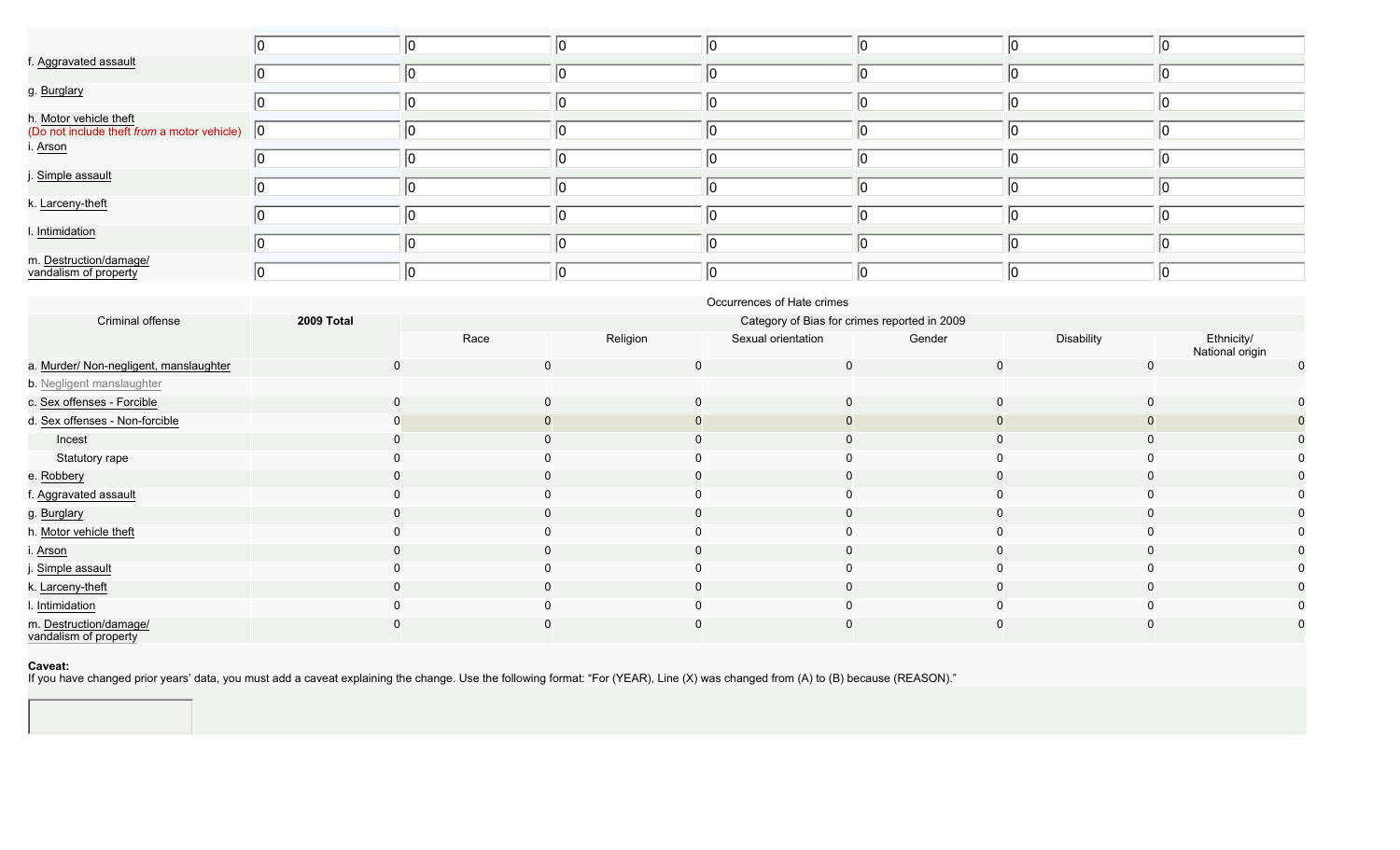### Arrests - On campus

| Enter the number of Arrests for each of the following crimes that occurred On Campus. |      |                   |      |
|---------------------------------------------------------------------------------------|------|-------------------|------|
| Do NOT include drunkenness or driving under the influence in Liquor law violations.   |      |                   |      |
|                                                                                       |      | Number of Arrests |      |
| Crime                                                                                 | 2009 | 2010              | 2011 |
| a. Weapons: carrying, possessing, etc.                                                |      |                   |      |
|                                                                                       |      |                   |      |
| b. Drug abuse violations                                                              |      |                   |      |
|                                                                                       |      |                   |      |
| c. Liquor law violations                                                              |      |                   |      |
|                                                                                       |      |                   |      |
|                                                                                       |      |                   |      |
| Caveat:                                                                               |      |                   |      |

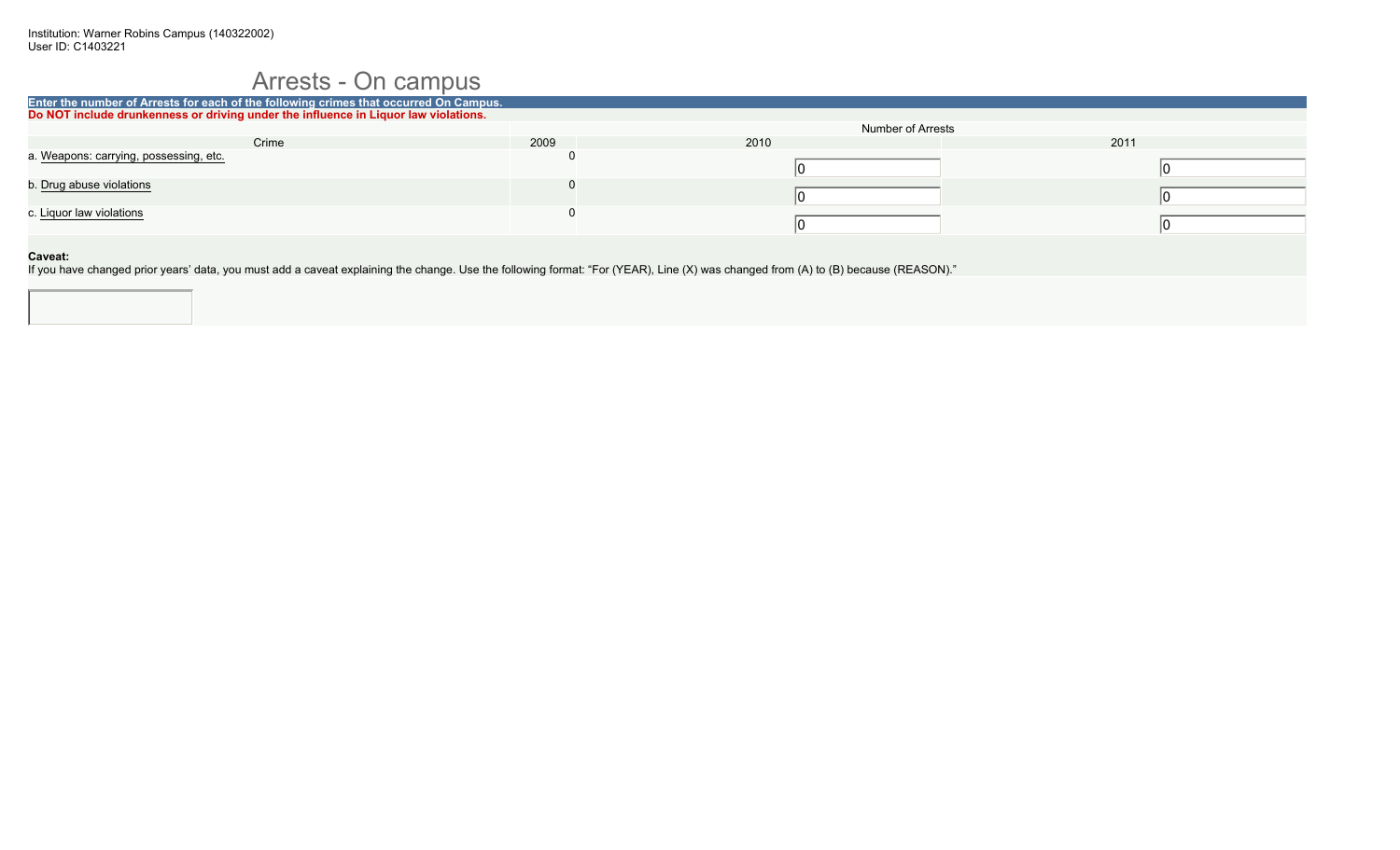## Arrests - Noncampus

| Enter the number of Arrests for each of the following crimes that occurred in or on Noncampus buildings or property. |      |      |                          |      |
|----------------------------------------------------------------------------------------------------------------------|------|------|--------------------------|------|
| Do NOT include drunkenness or driving under the influence in Liquor law violations.                                  |      |      |                          |      |
|                                                                                                                      |      |      | <b>Number of Arrests</b> |      |
| Crime                                                                                                                | 2009 | 2010 |                          | 2011 |
| a. Weapons: carrying, possessing, etc.                                                                               |      |      |                          |      |
|                                                                                                                      |      |      |                          |      |
| b. Drug abuse violations                                                                                             |      |      |                          |      |
|                                                                                                                      |      |      |                          |      |
| c. Liquor law violations                                                                                             |      |      |                          |      |
|                                                                                                                      |      |      |                          |      |
|                                                                                                                      |      |      |                          |      |
| Caveat:                                                                                                              |      |      |                          |      |
|                                                                                                                      |      |      |                          |      |
|                                                                                                                      |      |      |                          |      |
|                                                                                                                      |      |      |                          |      |
|                                                                                                                      |      |      |                          |      |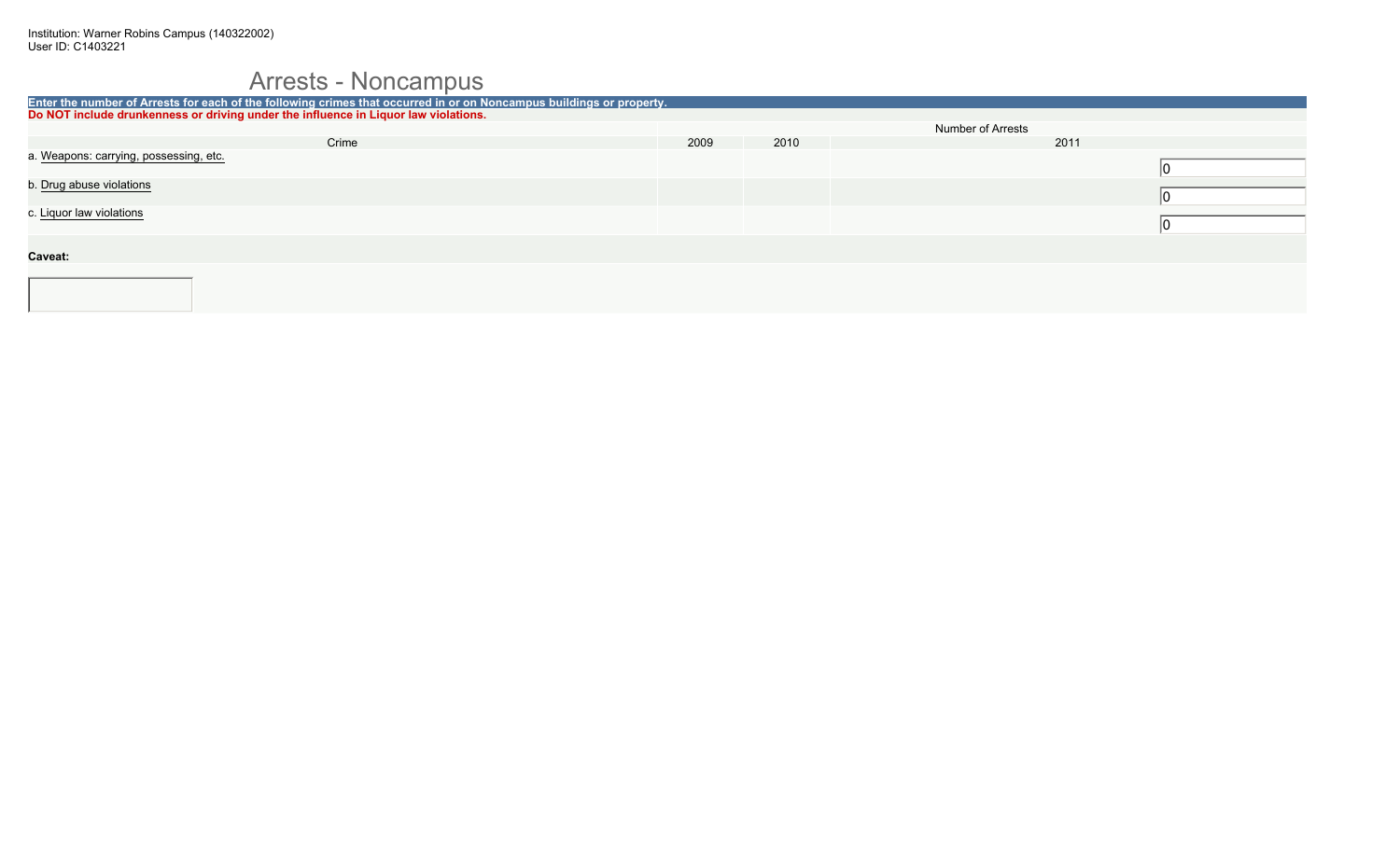### Arrests - Public Property

| Enter the number of Arrests for each of the following crimes that occurred on Public Property. |      |                   |      |  |
|------------------------------------------------------------------------------------------------|------|-------------------|------|--|
| Do NOT include drunkenness or driving under the influence in Liquor law violations.            |      |                   |      |  |
|                                                                                                |      | Number of Arrests |      |  |
| Crime                                                                                          | 2009 | 2010              | 2011 |  |
| a. Weapons: carrying, possessing, etc.                                                         |      |                   |      |  |
|                                                                                                |      |                   |      |  |
| b. Drug abuse violations                                                                       |      |                   |      |  |
|                                                                                                |      |                   |      |  |
| c. Liquor law violations                                                                       |      |                   |      |  |
|                                                                                                |      |                   |      |  |
|                                                                                                |      |                   |      |  |
| Caveat:                                                                                        |      |                   |      |  |

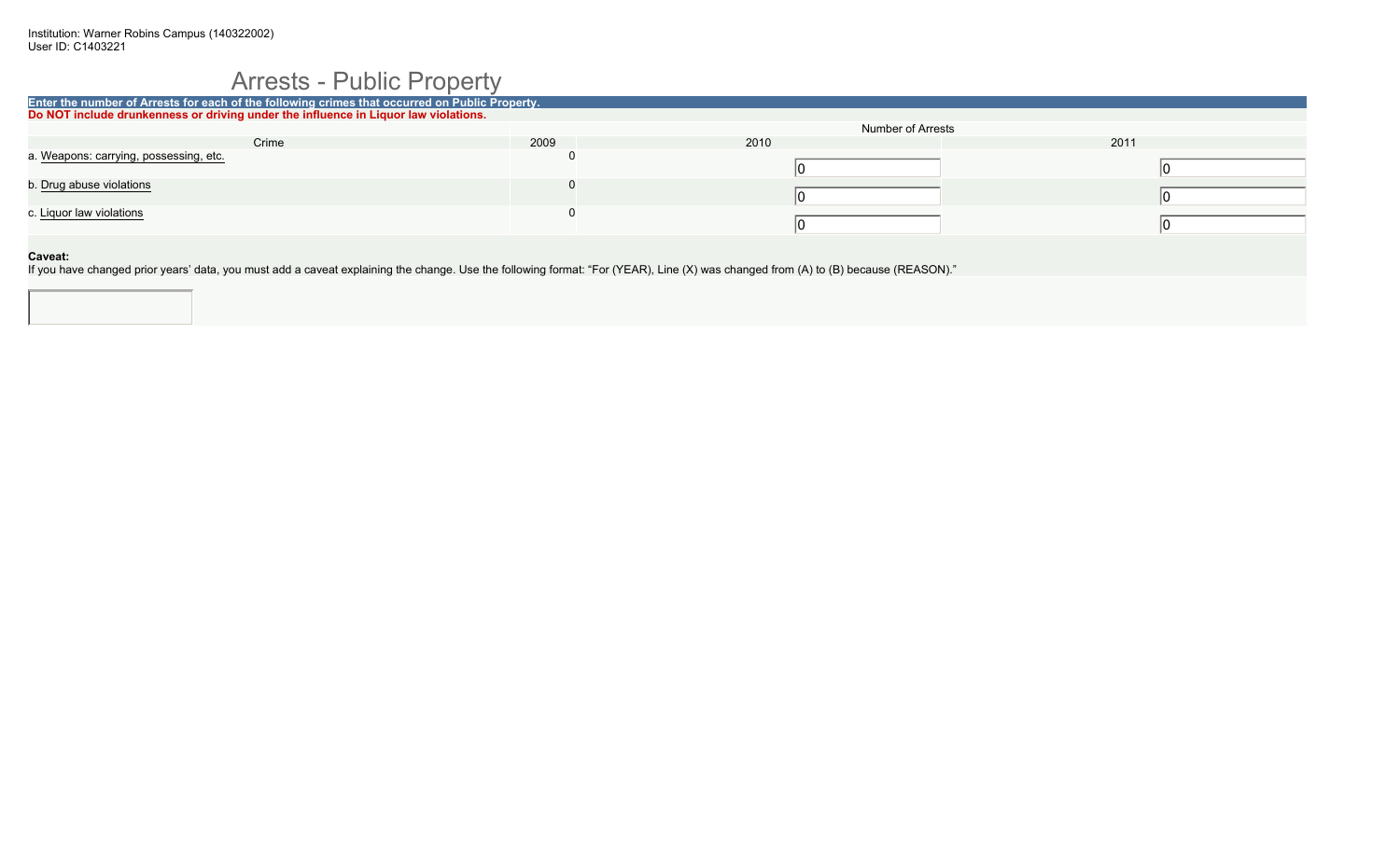### Disciplinary Actions - On Campus

| Enter the number of persons referred for disciplinary action for crimes that occurred On Campus for each of the following categories.                                                                |      |                                                              |      |  |  |
|------------------------------------------------------------------------------------------------------------------------------------------------------------------------------------------------------|------|--------------------------------------------------------------|------|--|--|
| Do not include disciplinary actions that were strictly for school policy violations.                                                                                                                 |      |                                                              |      |  |  |
| If the disciplinary action is the result of an arrest, please do not count it here; count the violation as 1 arrest.                                                                                 |      |                                                              |      |  |  |
| Do NOT include drunkenness or driving under the influence in Liquor law violations.                                                                                                                  |      |                                                              |      |  |  |
|                                                                                                                                                                                                      |      | Number of persons referred for<br><b>Disciplinary Action</b> |      |  |  |
| Crime                                                                                                                                                                                                | 2009 | 2010                                                         | 2011 |  |  |
| a. Weapons: carrying, possessing, etc.                                                                                                                                                               |      |                                                              |      |  |  |
| b. Drug abuse violations                                                                                                                                                                             |      |                                                              |      |  |  |
| c. Liguor law violations                                                                                                                                                                             |      |                                                              |      |  |  |
| <b>Caveat:</b><br>If you have changed prior years' data, you must add a caveat explaining the change. Use the following format: "For (YEAR), Line (X) was changed from (A) to (B) because (REASON)." |      |                                                              |      |  |  |

Institution: Warner Robins Campus (140322002) User ID: C1403221

### Disciplinary Actions - Noncampus

| Enter the number of persons referred for disciplinary action for crimes that occurred in or on Noncampus buildings or property for each of the following categories. |                                                              |      |      |  |
|----------------------------------------------------------------------------------------------------------------------------------------------------------------------|--------------------------------------------------------------|------|------|--|
| Do not include disciplinary actions that were strictly for school policy violations.                                                                                 |                                                              |      |      |  |
| If the disciplinary action is the result of an arrest, please do not count it here; count the violation as 1 arrest.                                                 |                                                              |      |      |  |
| Do NOT include drunkenness or driving under the influence in Liquor law violations.                                                                                  |                                                              |      |      |  |
|                                                                                                                                                                      | Number of persons referred for<br><b>Disciplinary Action</b> |      |      |  |
| Crime                                                                                                                                                                | 2009                                                         | 2010 | 2011 |  |
| a. Weapons: carrying, possessing, etc.                                                                                                                               |                                                              |      |      |  |
| b. Drug abuse violations                                                                                                                                             |                                                              |      |      |  |
| c. Liquor law violations                                                                                                                                             |                                                              |      |      |  |
| Caveat:                                                                                                                                                              |                                                              |      |      |  |
|                                                                                                                                                                      |                                                              |      |      |  |

Institution: Warner Robins Campus (140322002) User ID: C1403221

## Disciplinary Actions - Public Property